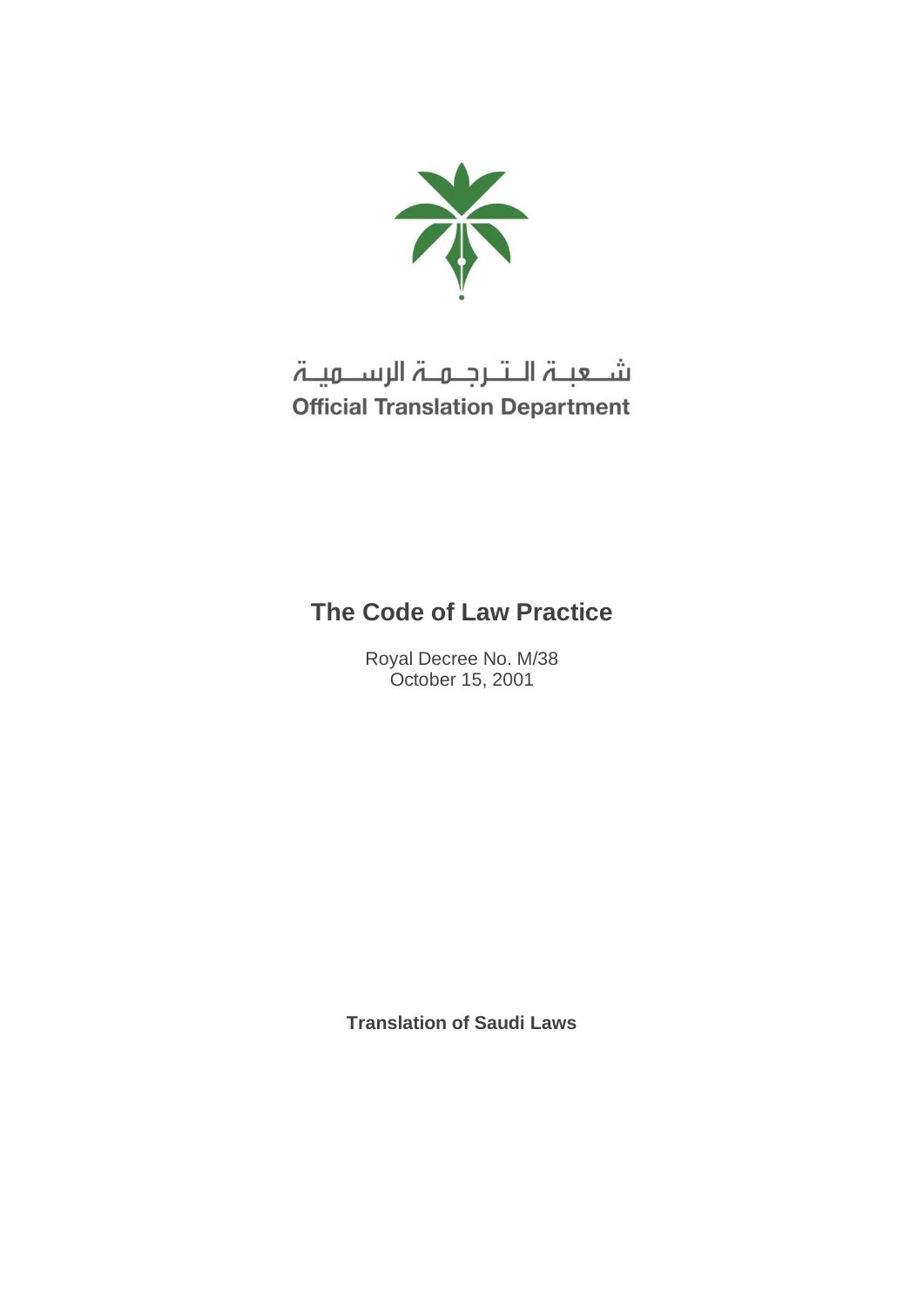

# **NOTE:**

The translation of Saudi laws takes the following into consideration:

- Words used in the singular form include the plural and vice versa.
- Words used in the masculine form include the feminine.
- Words used in the present tense include the present as well as the future.
- The word "person" or "persons" and their related pronouns (he, his, him, they, their, them) refer to a natural and legal person.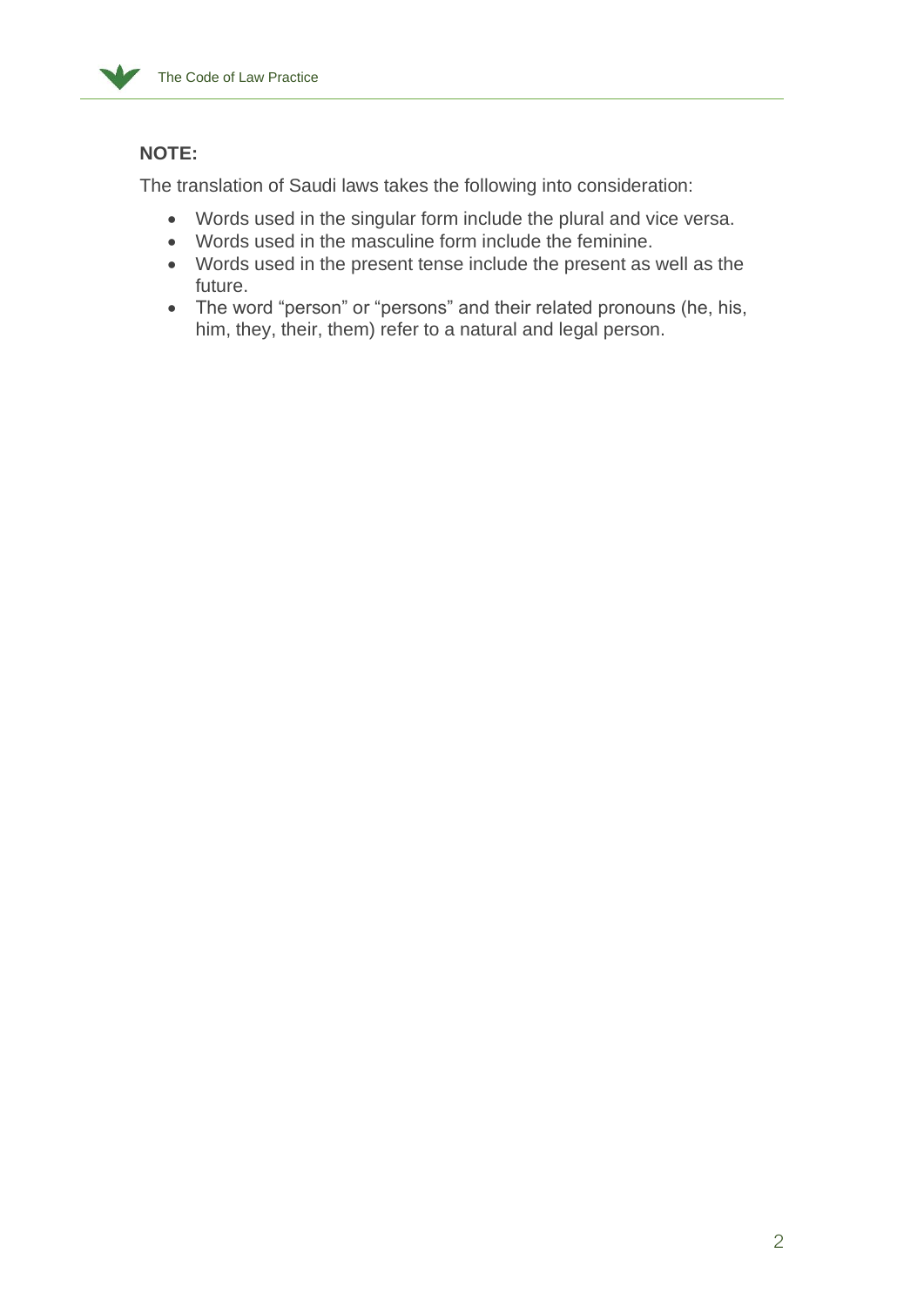

# **The Code of Law Practice**

## **Part 1: Definition and Requirements of Law Practice**

## **Article 1**

In this Law, the term law practice shall mean representing third parties before courts of law, the Board of Grievances, and other committees which may be set up pursuant to laws, orders, and decisions to consider cases falling within their respective jurisdictions. It shall also mean rendering consultancy services based on the principles of Sharia and the rule of law. Whoever practices this profession shall be called a lawyer. Any person shall be entitled to legally represent himself.

## **Article 2**

The Ministry of Justice shall prepare a general list of the names of practicing lawyers and another list of non-practicing lawyers, as of the time of registration. The two lists shall include the particulars specified by the implementing regulations of this Code. The Ministry of Justice shall transfer the names of lawyers who cease to practice the profession for a period exceeding one year from the list of practicing lawyers to the list of non-practicing lawyers subject to the restrictions stated in the implementing regulations of this Code.

# **Article 3**

A person who practices law shall have his name included in the list of practicing lawyers, after satisfying the following requirements:

- a) He must be a Saudi national. Non-Saudis may practice law subject to the terms of agreements concluded between the Kingdom and other countries.
- b) He must hold a degree from a Sharia college or a bachelor of law from a Saudi university, or an equivalent of any of these degrees obtained from abroad, or a post-graduate diploma in legal studies from the Institute of Public Administration.
- c) He must have at least three years of relevant legal experience. This period may be reduced to one year for holders of a Master's degree in Sharia or law, or an equivalent thereof, or a post-graduate diploma in law for graduates of a Sharia college. This requirement shall not apply to holders of doctorate degrees in these fields of specialization.
- d) He must be of good conduct and not under interdiction.
- e) He must not have been sentenced to any *hadd* (Qur'anic prescribed punishment) or any other sentence in connection with a crime that impugns integrity, except where a minimum period of five years has elapsed since the execution of said sentence.
- f) He must be a resident of the Kingdom.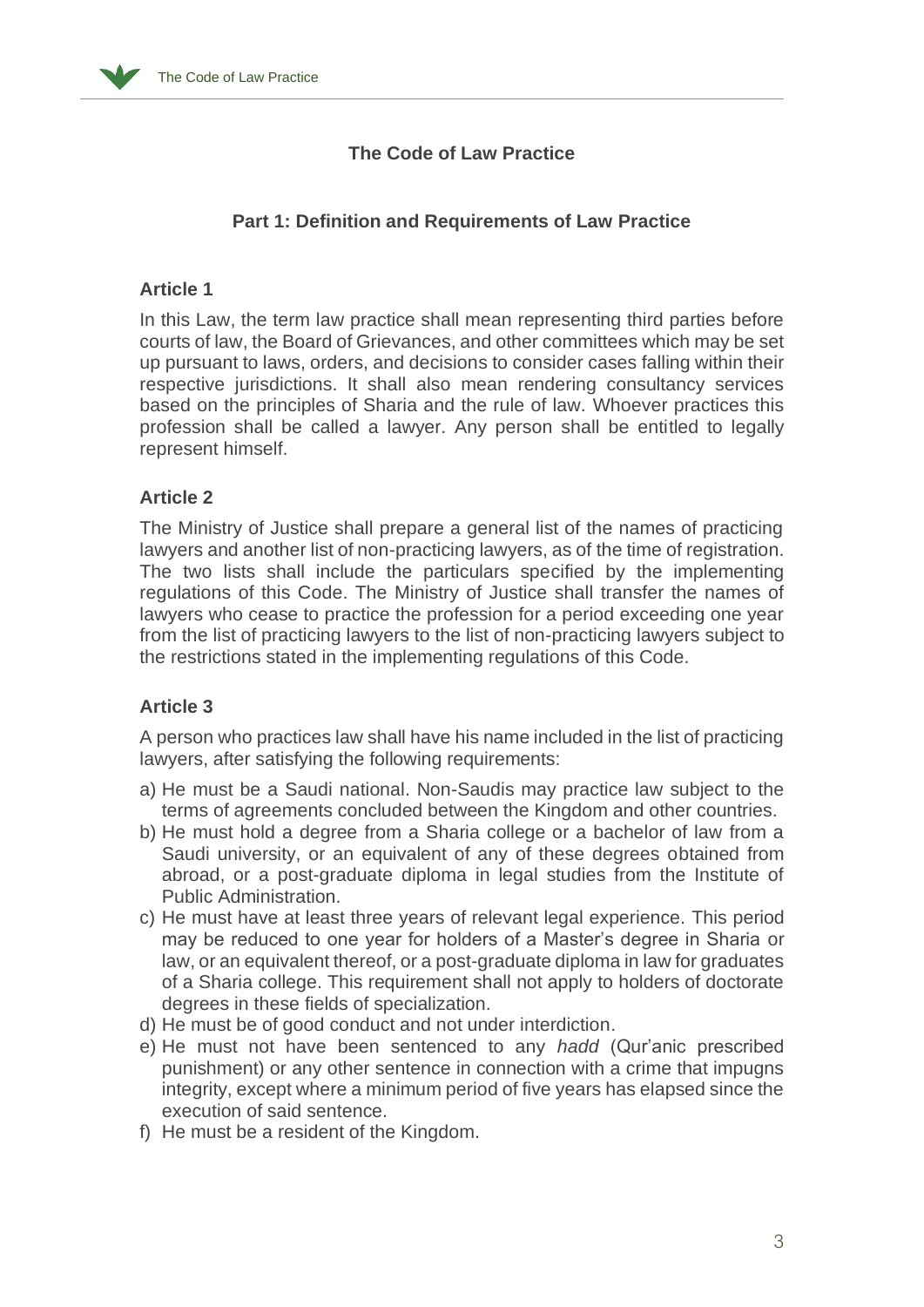The Minister of Justice shall prepare a declaration form to be signed by the applicant wherein he confirms that the requirements stated in paragraphs (d), (e), and (f) of this Article have been satisfied.

## **Article 4**

The provisions of paragraphs (b) and (c) of Article 3 shall not apply to applicants who have at least three years of experience as judges in the Kingdom.

## **Article 5**

The application for registration shall be submitted to the Lawyers Registration and Admission Committee using the form specified in the implementing regulations of this Code. The Committee shall be formed as follows:

- 1. A representative from the Ministry of Justice to be appointed by the Minister of Justice, chairman.
- 2. A representative from the Board of Grievances whose rank shall not be lower than the rank of a Chief of a Court of class A, to be appointed by the Chairman of the Board of Grievances, member.
- 3. A lawyer who has been practicing law for a minimum of five years, to be appointed by the Minister of Justice, member.

The competent authority shall name a substitute in case of the absence of a member of this committee. The term of membership of this committee shall be three years renewable for another term.

# **Article 6**

The Committee provided for in Article 5 shall meet with all members present, and its decisions shall be adopted by majority vote. The Committee shall ensure that the provisions stated herein have been met, and shall decide on any application, if complete, within a period not exceeding 30 days from the date of filing. In case of rejection of any application, the reasons for such rejection must be stated if so requested. An aggrieved applicant may file an appeal with the Board of Grievances within 60 days from the date on which he is notified of the decision adopted by the Committee.

## **Article 7**

Following registration on the list, a license to practice law shall be granted pursuant to a decision by the Minister of Justice, in accordance with a form specified in the implementing regulations of this Code. This license shall be valid for a period of five years and may be renewed in accordance with the conditions provided for herein. The applicant shall pay a fee of 2,000 riyals for the issuance of a license, and 1,000 riyals for renewal.

## **Article 9**

A lawyer who ceases to practice the profession for a period exceeding one year shall notify the Ministry of Justice in a form to be specified in the implementing regulations of this Code.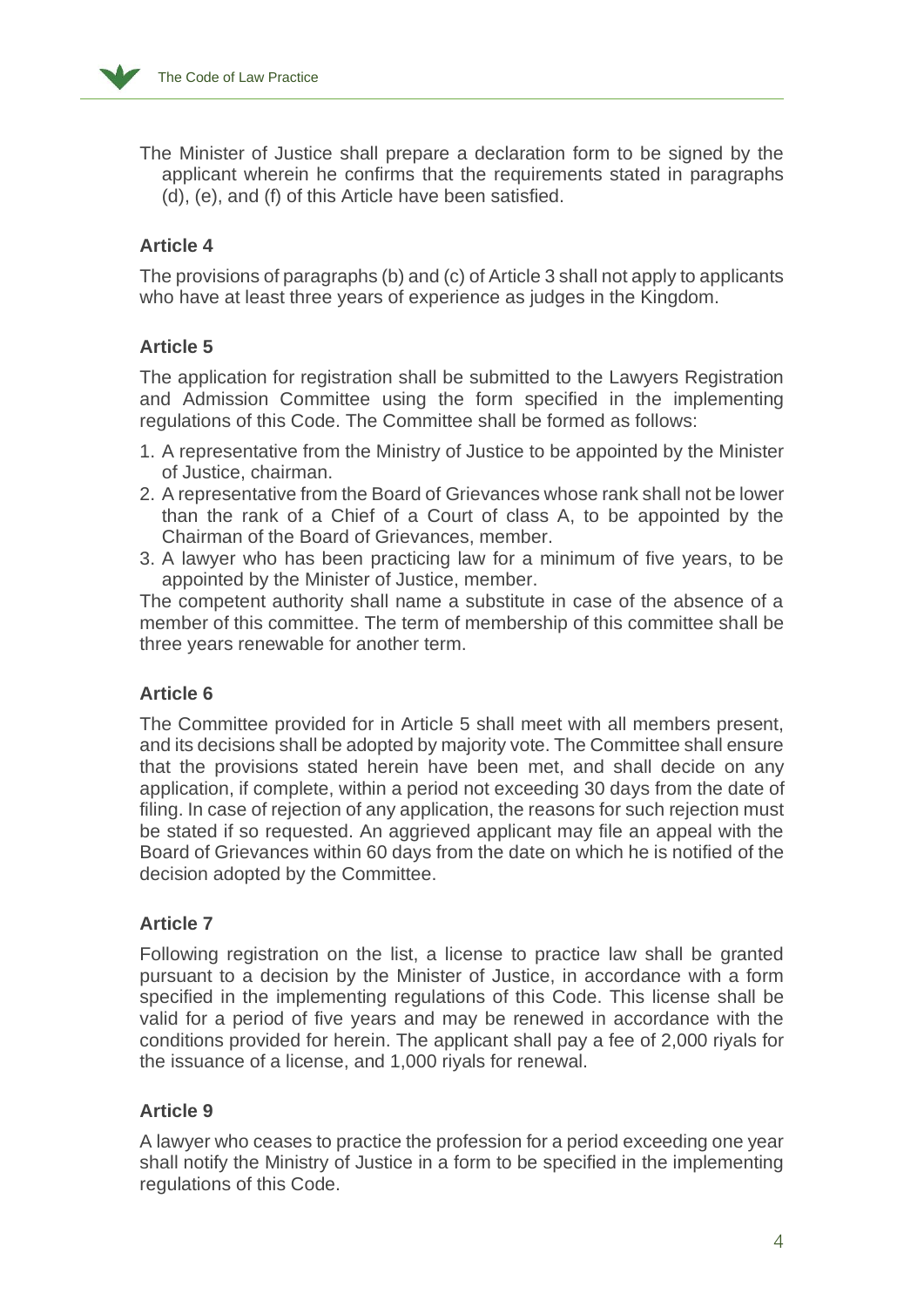

A professional partnership for practicing law may be formed by two or more of the lawyers whose names are registered in the list subject to the provisions of the Law of Professional Companies.

## **Part 2: Duties and Rights of Lawyers**

## **Article 11**

A lawyer shall practice the profession in accordance with Sharia and applicable laws. He shall refrain from any act that compromises the dignity of the profession and shall comply with relevant rules and instructions.

# **Article 12**

A lawyer shall not refer to personal matters concerning his client's adversary or lawyer, and shall refrain from any offensive language or accusation, which may have a negative impact on integrity.

## **Article 13**

Subject to Article 12, a lawyer may choose any strategy he deems appropriate to defend the interests of his client and, in so doing, shall not be questioned in connection with the content of his written or oral arguments.

# **Article 14**

- 1. A lawyer shall not accept any case or render any advice either personally, or through another lawyer, against his present or former employer except after the expiry of a minimum period of five years from the date of termination of his relation with that employer.
- 2. A lawyer who acts for a client on a part-time basis pursuant to a contract shall not accept any case or render any advice against that client before the expiry of three years following termination of that contract.

# **Article 15**

A lawyer shall not agree to represent either personally, or through another lawyer, an adversary of his client or otherwise provide him with any assistance, even in the form of an opinion, in connection with a case that he has previously handled or in connection with any other related matter even after the expiry of his power of attorney.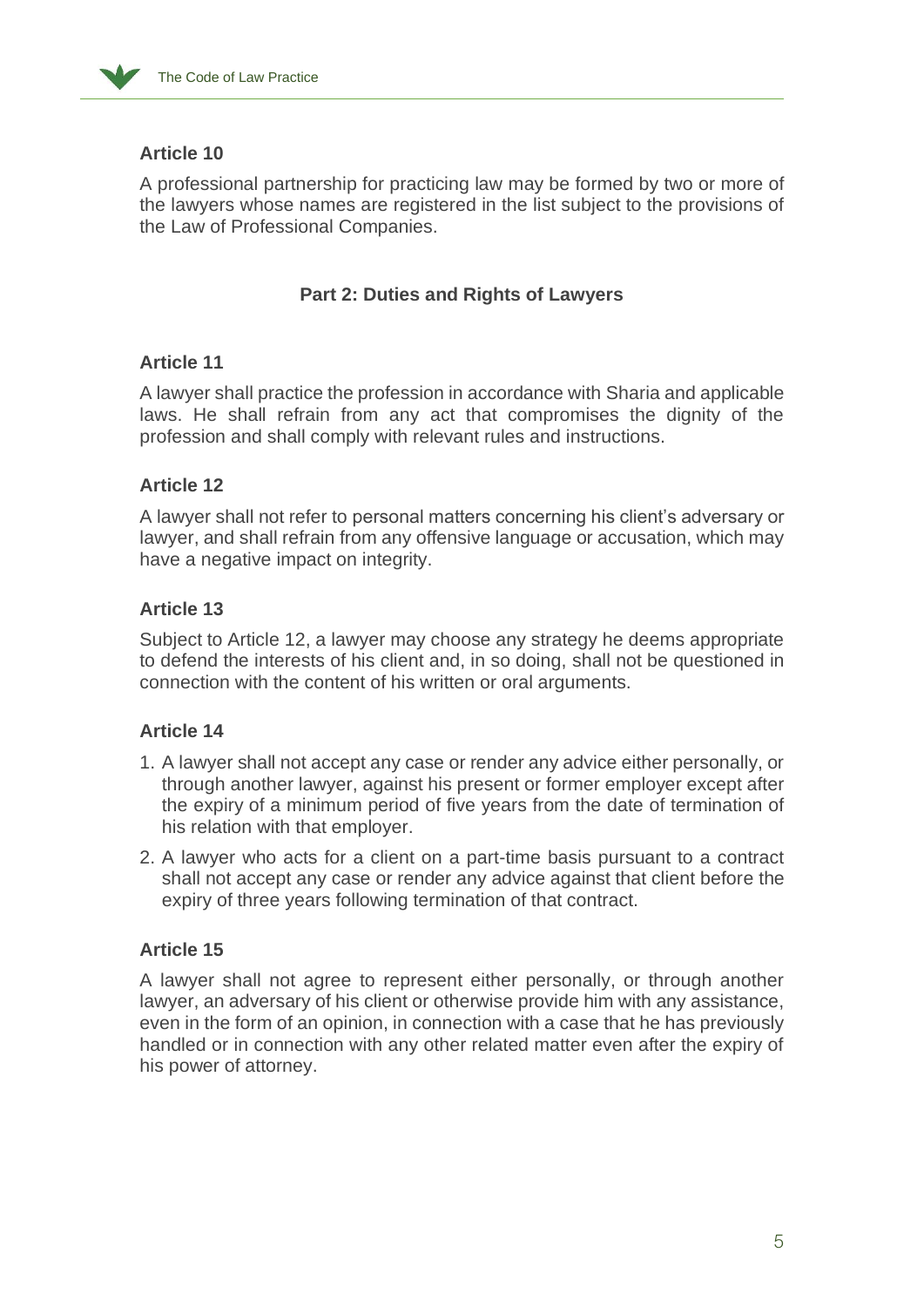

Anyone who has been a judge prior to practicing law shall not accept either personally, or through another lawyer, any case that has previously come before him.

## **Article 17**

Anyone who has previously provided an opinion in connection with a certain case, whether as an employee, arbitrator, or expert, shall not accept that case.

## **Article 18**

The lawyers whose names are registered on the list of practicing lawyers shall be exclusively entitled to litigate on behalf of third parties before courts of law, the Board of Grievances, or the committees referred to in Article 1 herein. By way of exception, third parties may be represented by the following:

- a) An attorney-in-fact in one to three cases. If he has previously handled three cases on behalf of three different persons, he shall not be entitled to represent any other party.
- b) Husbands, in-laws, or any next-of-kin up to the fourth degree.
- c) A legal representative of a corporate person.
- d) Trustees, guardians, and administrators of endowments in connection with their trusteeship, guardianship, and administration cases.
- e) An administrator of the public treasury with respect to matters within his jurisdiction, pursuant to the law and regulations.

## **Article 19**

Courts of law, the Board of Grievances, the committees referred to in Article 1 hereof, government agencies, and investigation authorities shall facilitate the lawyer's discharge of his assignment, and shall enable him to attend any interrogations and review any relevant documents. His requests shall not be denied except for a valid reason.

## **Article 20**

A lawyer or attorney-in-fact shall present the original deed of his power of attorney or a certified copy thereof to the court, the Board of Grievances, or the committees referred to in Article 1 hereof. These documents shall be presented during the first hearing of the case. Should the principal attend any hearing with his lawyer, the clerk, or whoever is so acting, shall record the same in the proper minutes, and this entry shall constitute a power of attorney. If the lawyer is in possession of a duly certified general power of attorney entitling him to represent one of the litigants, he shall be relieved from filing the original deed and providing a certified copy thereof shall suffice, or he may present the original deed and a copy thereof, and the judge shall verify that copy against the original deed.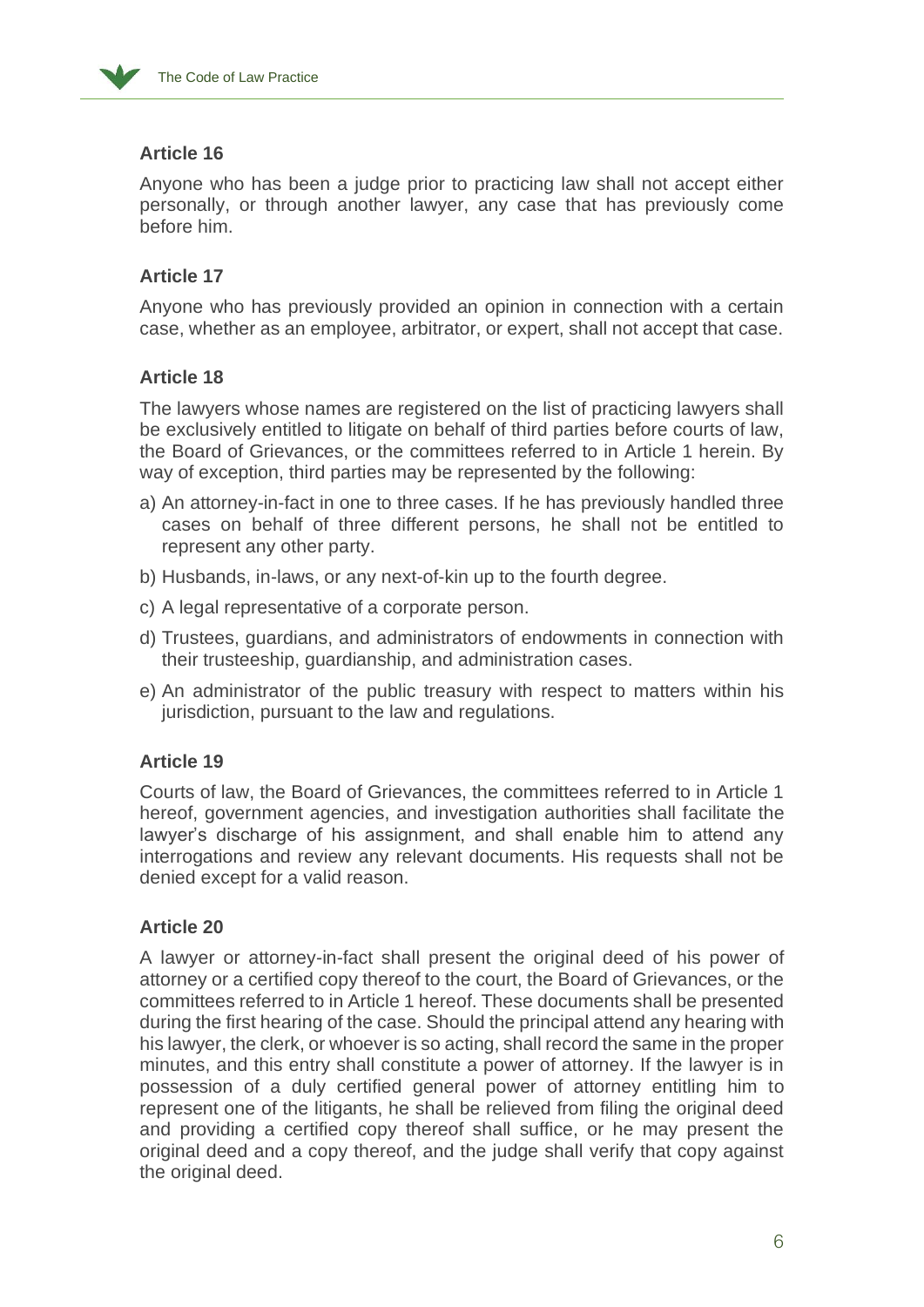

Each lawyer shall have one or more places of business for handling the cases entrusted to his care and shall notify the Ministry of Justice of the address of his place of business and of any changes thereto.

## **Article 22**

Upon expiration of a power of attorney, the lawyer in charge of the case shall return to his principal, on demand, the deed of power of attorney and the original documentation. However, if his fees have not been paid, he shall be entitled to make copies, at the expense of his principal, of all supporting documents, and shall retain the original papers and documents until the principal has paid the fees due and the cost of making copies thereof. A lawyer is not under any obligation to deliver to his principal the drafts of the documents he has filed with the court or any letters addressed to him. However, he must, on demand, provide his principal, at his principal's expense, with copies of these documents.

## **Article 23**

A lawyer shall not disclose any confidential information which has been communicated to him or of which he has become aware in the course of practicing his profession even after the expiration of his power of attorney, unless such non-disclosure constitutes a violation of a Sharia requirement. Similarly, he shall not withdraw from representing his client before the case has been concluded, without a legitimate reason.

## **Article 24**

A claim filed by a principal against his lawyer in connection with the documents deposited with that lawyer shall not be heard after the expiry of a period of five years from the date on which that lawyer completed his assignment, except where such documents have been claimed by registered mail, with an acknowledgement of receipt, prior to expiry of that period, in which case calculation of that period shall commence from the date of receipt of that mail.

## **Article 25**

A lawyer shall not be entitled to purchase any or all of the disputed rights in respect of which he was the appointed representative.

## **Article 26**

The lawyer's fees and method of payment shall be determined by agreement with his client. If there is no such agreement, or if the agreement is disputed or void, such fees shall be assessed by the court adjudicating the case, pursuant to a request by either the lawyer or the client, consistent with the effort exerted by the lawyer and the benefit obtained by the client. This rule shall also apply to any subsidiary claim ensuing from the original case.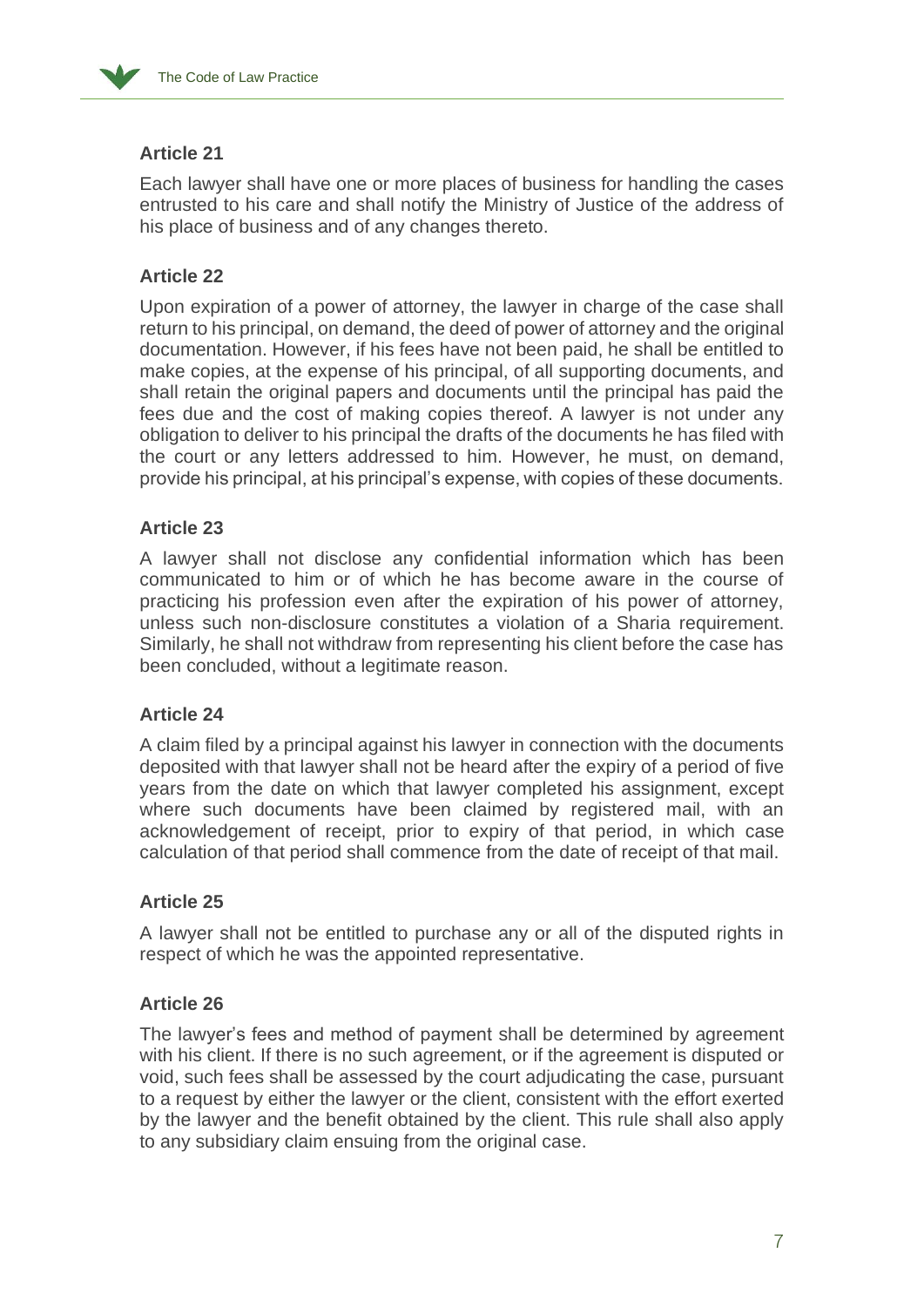

A client shall be entitled to dismiss his lawyer; however, he shall pay all agreed upon fees if it is established that such dismissal was without valid cause, except where the competent court decides otherwise with respect to such dismissal or to the full payment of the fees.

# **Article 28**

In case of a lawyer's death, and if the deceased lawyer's heirs and the client fail to agree on the fees, the competent court shall assess such fees consistent with the effort exerted by the deceased lawyer, the benefit obtained by the client, the stage of the proceedings, and the concluded agreement.

# **Part 3: Disciplinary Action**

## **Article 29**

- 1. The name of a lawyer shall be struck from the list and his license revoked in case he is sentenced to a *hadd* (Qur'anic prescribed punishment) or any other punishment in connection with a crime that impugns integrity.
- 2. Without prejudice to a claim for compensation by any aggrieved party or to any other claim, any lawyer who violates the provisions of this Code or its implementing regulations, commits a breach of his professional duties, or performs any act that is incompatible with professional standards shall be subject to one of the following penalties:
	- a) Warning.
	- b) Reprimand.
	- c) Suspension of practice for a period not exceeding three years.
	- d) Striking his name off the list and revoking his license.

# **Article 30**

The Prosecutor shall initiate disciplinary proceedings against said lawyer, either of his own accord or pursuant to instructions by the Minister of Justice, any court of law, the Board of Grievances, or any of the committees referred to in Article 1 of this Code.

## **Article 31**

The Minister of Justice shall form, pursuant to a resolution, one or more committees to consider the imposition of the disciplinary penalties provided for in Article 29 hereof.

This committee shall be called "the Disciplinary Committee", and it shall consist of a judge and two experts, one of whom is to be selected from the class of lawyers who have been practicing the profession for a minimum period of 10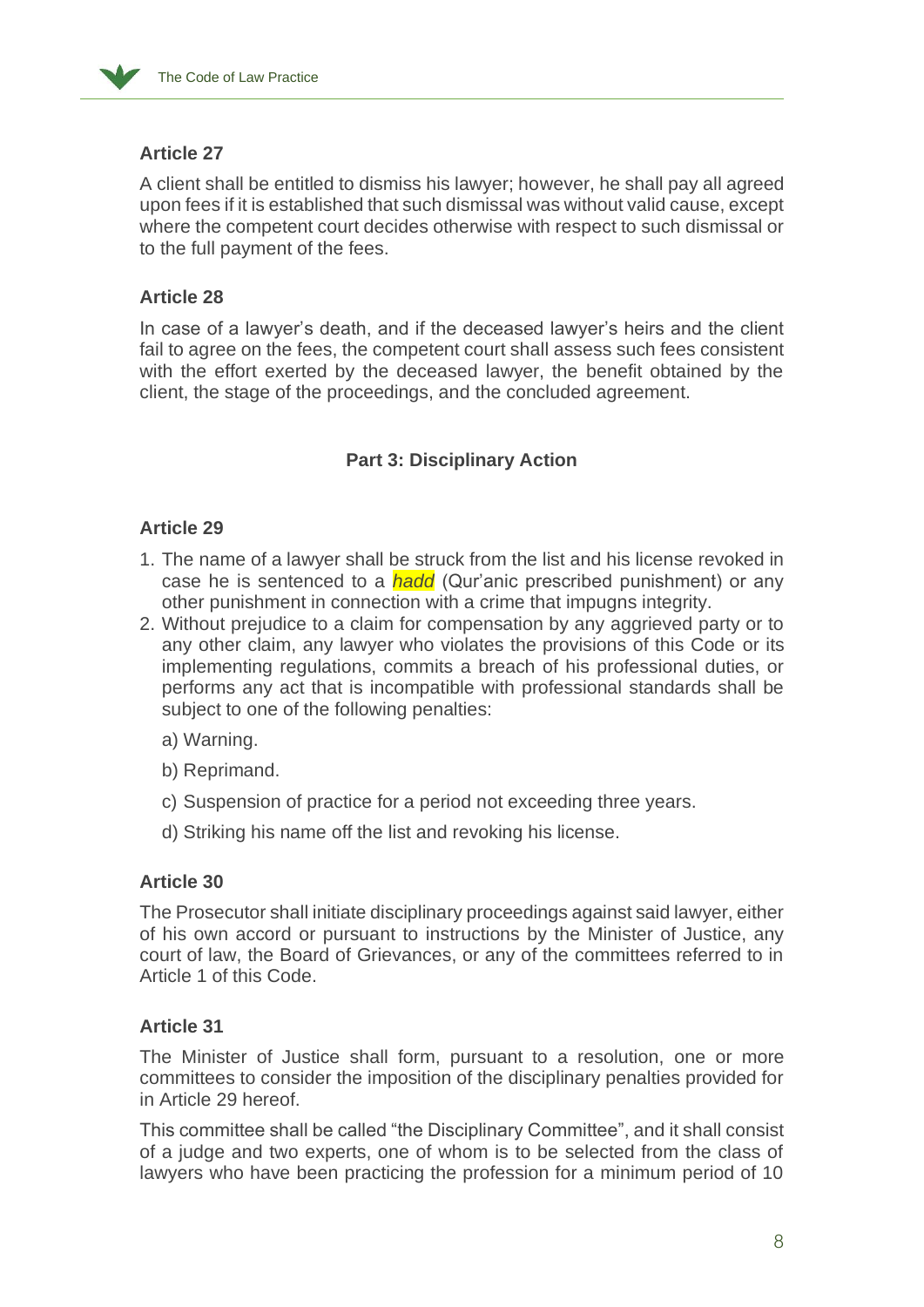

years. The Minister of Justice shall appoint one of the members to act as Chairman. Membership of this Committee shall be for a term of three years and shall be renewable for a similar period.

Committee meetings shall be attended by all members and its decisions shall be taken by majority vote. These decisions shall be appealable to the Board of Grievances within 60 days from the date of notifying the lawyer concerned of the penalties imposed on him.

## **Article 32**

The lawyer shall be summoned to appear before the Disciplinary Committee. This summons shall give a short account of the violation of which he is charged and the evidence thereof, at least 15 days prior to the date set for the hearing. The lawyer may appear in person or be represented by another lawyer. The Disciplinary Committee may require his personal appearance, and if he fails to appear after having been summoned twice, the Committee may issue a default decision.

## **Article 33**

The decisions of the Disciplinary Committee shall be issued after the prosecution and lawyer's defense have been heard. Reasoning for such decisions must be stated. The decision and the reasoning thereof shall be read out in full in a closed session. The Ministry of Justice shall notify, within 15 days from the effective date of the final decision, courts of law, the Board of Grievances, and the competent authorities of that decision. Such decisions shall be kept in a special register. In all cases, disciplinary actions shall be communicated by a member of the Disciplinary Committee. Delivery of a copy of the decision to the lawyer concerned in an official manner shall be treated as adequate notice. When the decision has become final, whether it be striking off the lawyer's name from the list or suspension of his practice, only the decision thereof shall be published, at the lawyer's expense, in one or more of the newspapers issued in the locality of the lawyer's place of business. Should there be no newspaper in that locality, it shall be published in a newspaper in the nearest locality.

## **Article 34**

After having been notified or provided with a copy of a default decision, the lawyer concerned shall have 15 days to appeal. The appeal shall be addressed to the Chairman of the Disciplinary Committee, either by the lawyer concerned or through his representative.

## **Article 35**

Upon suspending a lawyer from practicing law, his name shall be transferred from the list of practicing lawyers to the list of non-practicing lawyers. A suspended lawyer shall not be entitled to conduct his practice throughout the duration of suspension. If he fails to comply with the same, his name shall be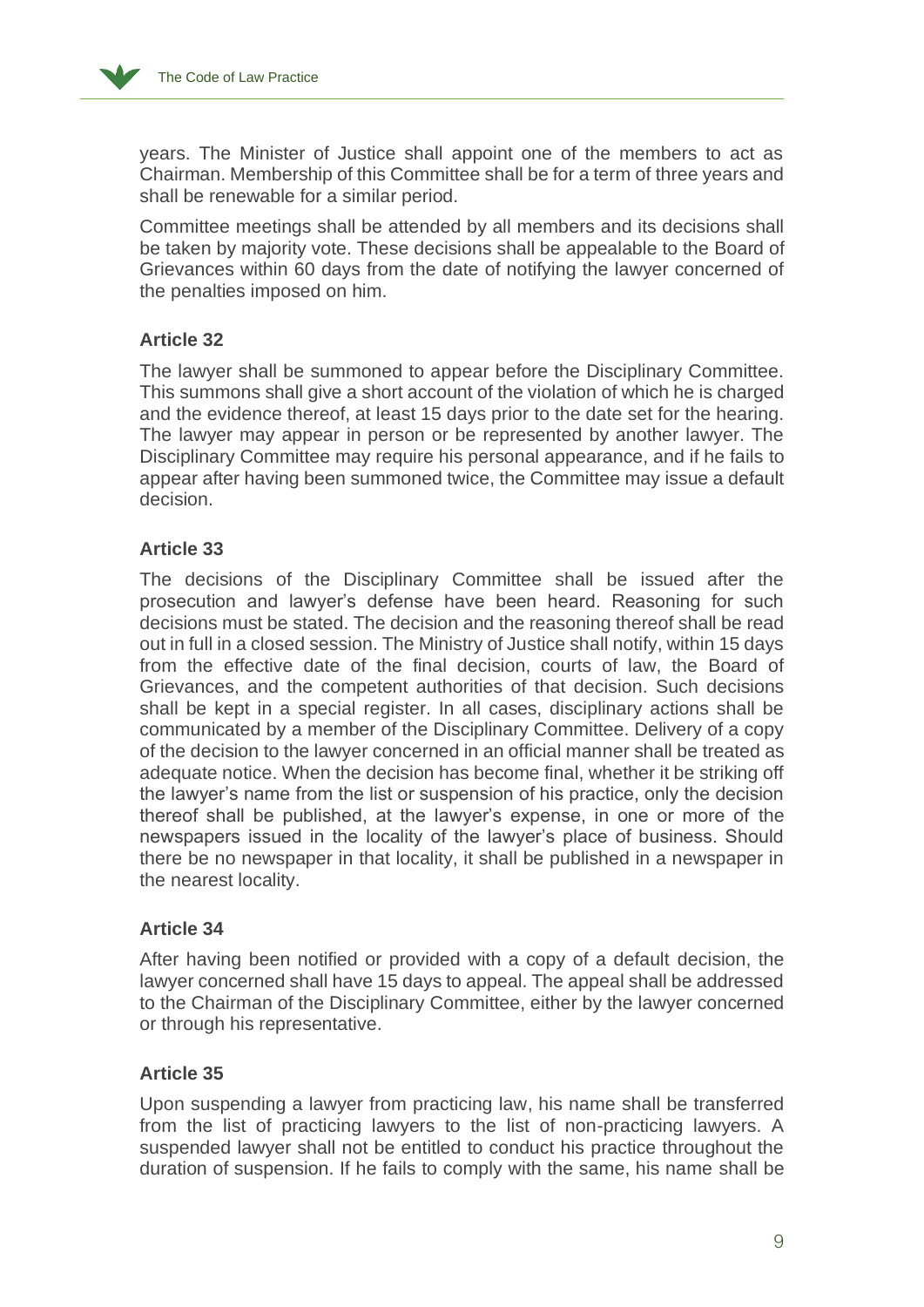

struck off the lawyers' list and his license shall be revoked. The Minister of Justice shall, pursuant to a recommendation by the committee provided for in Article 5 hereof, issue instructions relating to pending cases that were being handled by suspended lawyers.

## **Article 36**

A lawyer whose name has been struck off the list pursuant to a disciplinary decision issued by the Disciplinary Committee may, after three years from the effective date of that decision, apply to the Lawyers Registration and Admission Committee to reinstate his name.

## **Article 37**

A term of imprisonment not exceeding one year or a minimum fine of 30,000 riyals, or both, may be imposed on:

a) a person who impersonates a lawyer or practices law in violation of the provisions of this Code; and

b) a lawyer who practices law after his name has been struck off the list.

Such punishments shall be imposed by a competent court. The sentence may provide for the publication of an abstract summary at the expense of the convicted person in one or more local newspapers or any other appropriate medium, according to the type, gravity, and effect of the crime or violation committed, provided that such publication is executed after the judgment becomes final.

## **Part 4: General and Transitional Provisions**

## **Article 38**

Saudi lawyers and consultants who hold valid permits or licenses issued by the Ministry of Justice or the Ministry of Commerce pursuant to the regulations that were then in force may continue their practice, provided that they shall file applications, within five years from the effective date hereof, to the Lawyers Registration and Admission Committee referred to in Article 5 hereof for registration. The Committee shall register their names on the list and provide them with new licenses pursuant to the provisions of this Code. The competent authority that had previously issued these permits and licenses shall send to said Committee all the papers and other documents pursuant to which these permits or licenses were issued.

However, the Minister of Justice may extend the period herein specified to a maximum period not exceeding five years for Saudi lawyers who are holding such licenses as long as they satisfy the requirements provided for in Article 3 herein, excluding the qualification requirement referred to in paragraph (b) of said Article, provided that they pay the renewal fees specified in Article 7 hereof.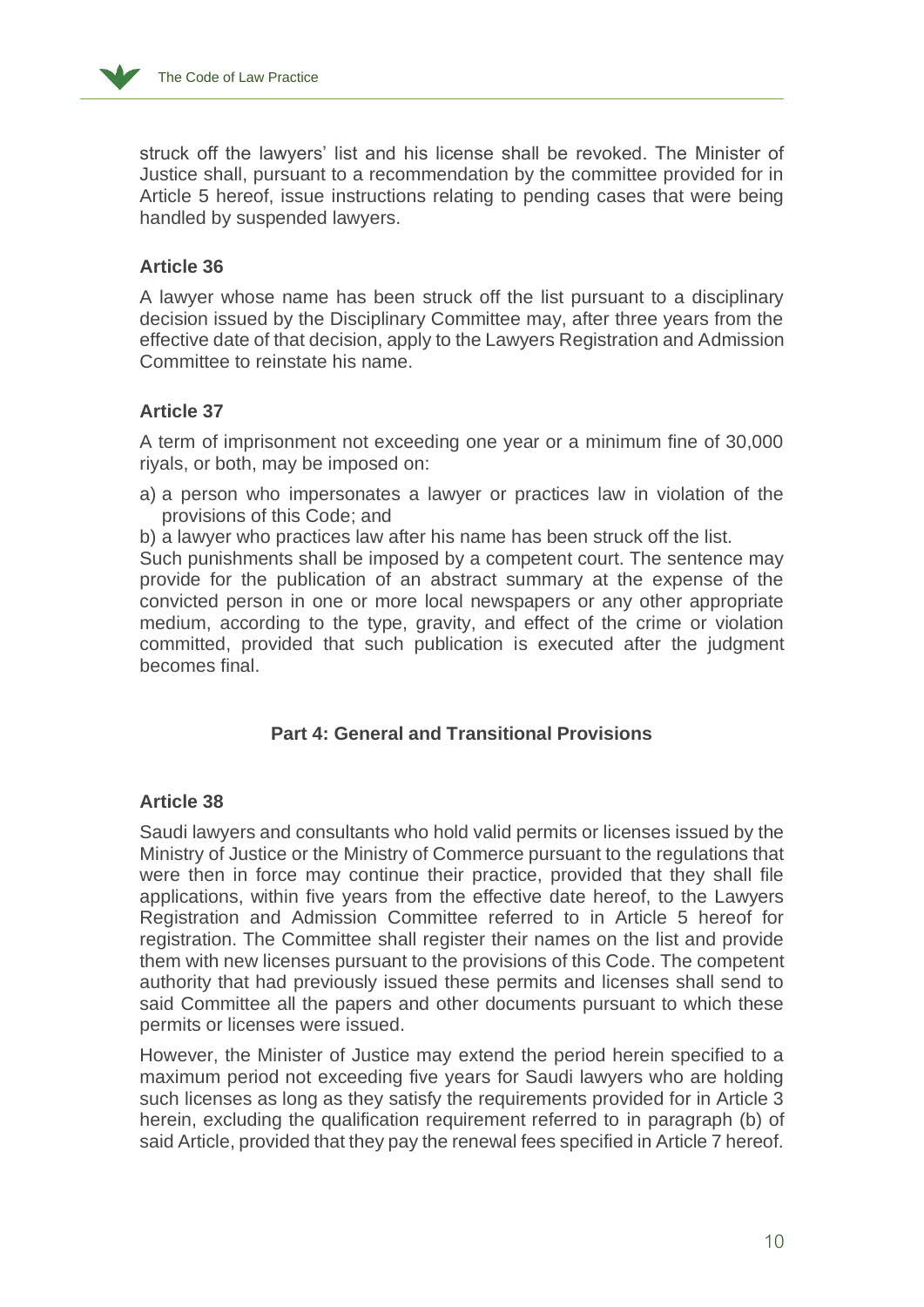Subject to the provisions of paragraph (a) of Article 3 hereof, non-Saudis who hold valid licenses that have been issued prior to the implementation of Council of Ministers Resolution No. 116, dated 12/7/1400H, may continue to practice only as consultants on a temporary basis, subject to the following conditions:

- 1. A non-Saudi shall carry out his practice on a full time basis.
- 2. He shall not litigate before courts of law, the Board of Grievances, or the committees referred to in Article 1 hereof; and these entities shall not accept his litigation.
- 3. He shall reside in the Kingdom for a minimum period of nine months a year.
- 4. He shall satisfy the requirements for registration, excluding citizenship.
- 5. Copies of his qualifications and his previous license shall be filed with the Ministry of Justice within six months of the date of implementation of this Code. The Ministry of Justice shall prepare a special register for licensed non-Saudis, and shall grant them temporary licenses. The Minister of Justice shall determine the particulars to be entered in the register and the license. He shall also specify the duration and expiry date of such license. A license shall be deemed terminated by force of law in case of the absence of any of the requirements mentioned herein.

## **Article 40**

A lawyer licensed pursuant to Article 39 may have his own practice or may enter into partnership with a Saudi lawyer. Such lawyer shall not be entitled to seek the assistance of a non-Saudi lawyer, whether said lawyer is an individual or company.

## **Article 41**

A Saudi lawyer and any lawyer holding a license pursuant to paragraph (a) of Article 3 hereof may be assisted in his practice, where necessary, by one or more non-Saudi lawyers pursuant to an employment contract, under his responsibility and supervision, subject to the following conditions:

- 1. The licensed lawyer shall attend to his practice regularly and shall sign all correspondence issued by the firm in connection with relevant cases. However, he may assign a representative from among any of the Saudi lawyers or any other lawyer who is licensed pursuant to paragraph (a) of Article 3 hereof.
- 2. A non-Saudi lawyer shall satisfy the requirements for registration, excluding citizenship, and shall have a minimum of five years of relevant experience.
- 3. His practice shall be restricted to providing assistance and preparing submissions in the name of the lawyer who is holding the license. He shall not enter into litigation before courts of law, the Board of Grievances, or the committees referred to in Article 1 hereof.